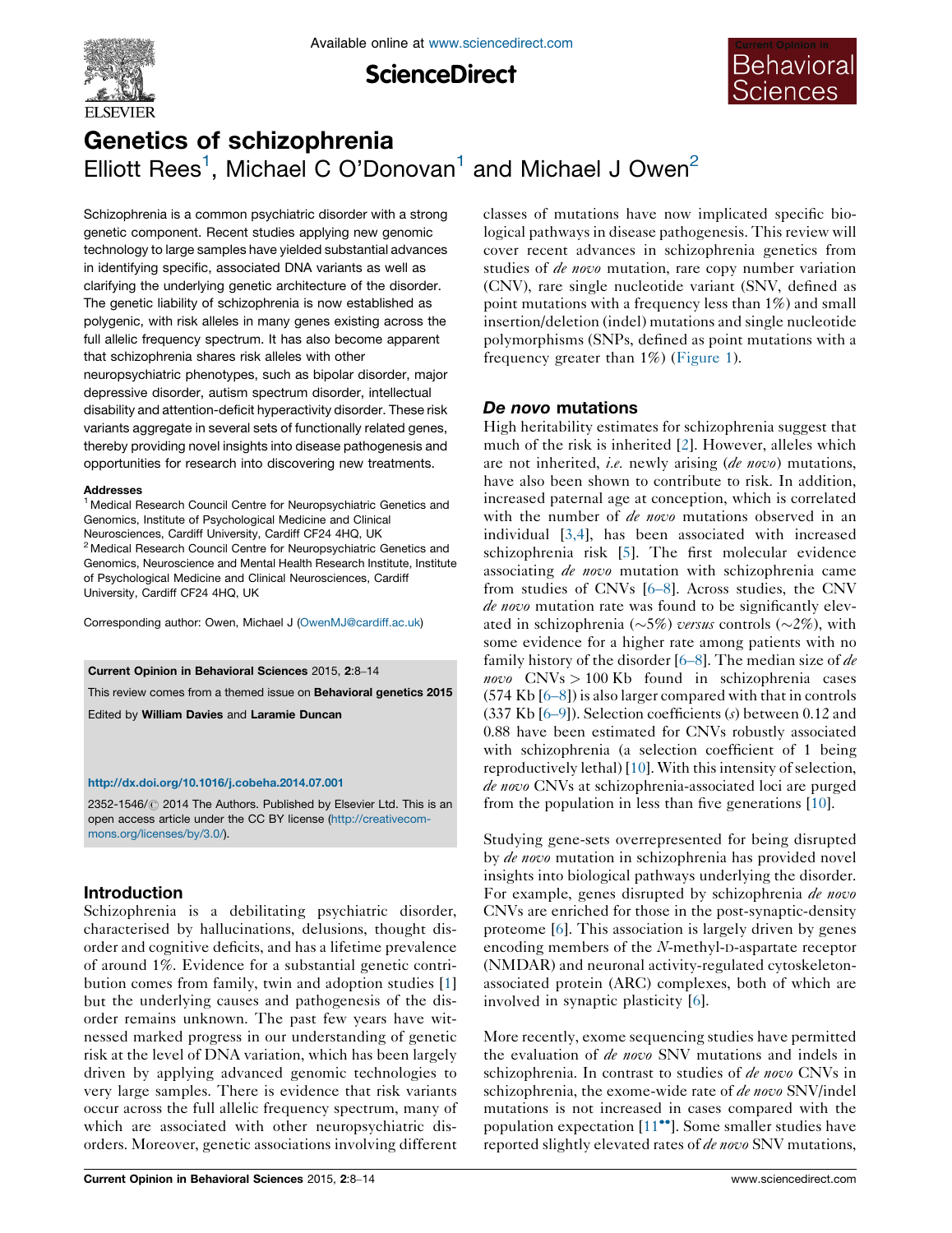<span id="page-1-0"></span>



Schizophrenia risk alleles. Bullet points summarise some of the key findings covered in this review. MAF = minor allele frequency, OR = odds ratio, CNV = copy number variation, SNV = single nucleotide variant, indel = insertion/deletion, ARC = activity-regulated cytoskeleton-associated protein, NMDAR = N-methyl-p-aspartate receptor, FMRP = fragile X mental retardation protein, BD = bipolar disorder, MDD = major depressive disorder, ASD = autism spectrum disorder.

as well as a greater proportion of de novo mutations occurring as nonsynonymous, in schizophrenia compared with controls [\[12](#page-4-0)–14], but these findings were not observed in the largest study till date  $[11\text{'''}]$  $[11\text{'''}]$  $[11\text{'''}]$ . However, loss-of-function de novo SNV/indel mutations are enriched among patients with poor educational attainment (these cases did not have intellectual disability)  $[11$ <sup>••</sup>]. Multiple schizophrenia loss-of-function *de novo* SNV/indel mutations have been observed in two genes  $(TAF13, SET D1A)$  [[11,15](#page-4-0)], suggesting they are likely to be relevant to the disorder.

The products of genes disrupted by damaging *de novo* mutations in schizophrenia show greater connectivity in protein–protein interaction (PPI) networks than expected by chance [\[13](#page-4-0)] or compared with controls [[14\]](#page-4-0). Genes disrupted by nonsense *de novo* mutations in schizophrenia have also been shown to preferentially occur in genes subject to haploinsufficiency [\[12](#page-4-0)], suggesting many are likely to be pathogenic. Despite the lack of an increased exome-wide rate of de novo SNV/indel mutation in schizophrenia, these mutations are enriched among cases in previously associated sets of biologically related genes. Specifically, the ARC and NMDAR postsynaptic protein complexes, associated with schizophrenia in studies of de novo CNVs, have been further implicated through significant enrichments in cases for nonsynonymous and loss-of-function *de novo* mutations  $[11\text{°}']$  $[11\text{°}']$  $[11\text{°}']$ . Brain expressed genes targeted by fragile X mental retardation protein (FMRP) also show evidence for significant enrichments of *de novo* SNV/indel mutations in schizophrenia  $[11\bullet$  $[11\bullet$  $[11\bullet$ <sup>0</sup>] following an earlier observation for a similar enrichment for de novo mutations in ASD [\[16](#page-4-0)]. Other sets reported to be enriched for *de novo* mutations include those related to the assembly of actin filament bundles  $[11\text{'''}]$  $[11\text{'''}]$ , genes related to epigenetic regulation, specifically chromatin-remodelling [\[12,13,15\]](#page-4-0), and genes disrupted by *de novo* mutations in ASD and intellectual disability  $(ID) [11<sup>••</sup>].$  $(ID) [11<sup>••</sup>].$  $(ID) [11<sup>••</sup>].$ 

## Rare copy number variations

Studies of rare  $\left(\langle 1\% \right)$  CNVs in schizophrenia have now reported several reproducible associations. It is established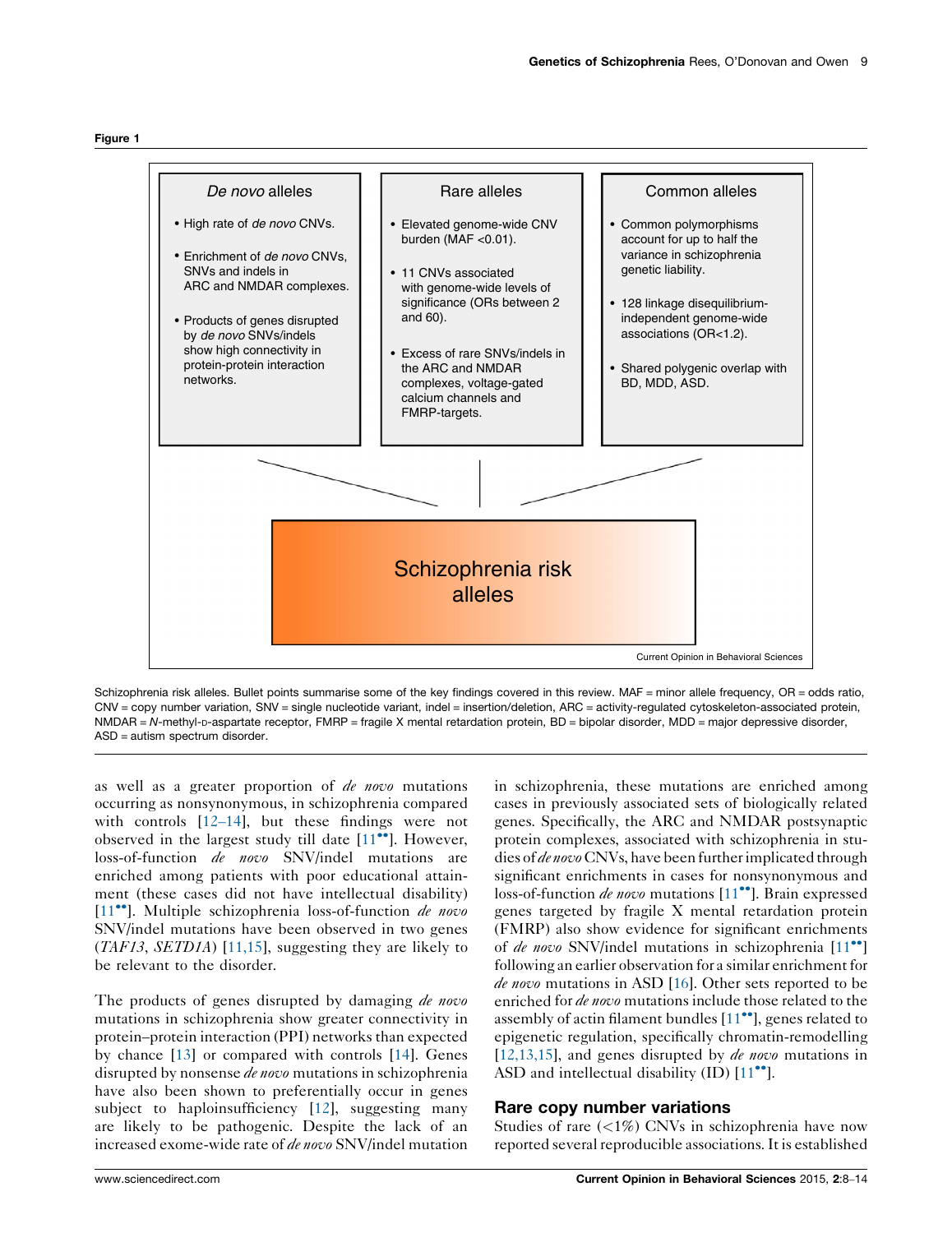<span id="page-2-0"></span>that patients with schizophrenia have a significantly increased genome-wide burden of rare CNVs compared with controls, with the strongest effect usually seen for large ( $>500$  Kb) deletions [\[17](#page-5-0)–20]. Since the discovery of a deletion at 22q11.2 as the first schizophrenia-associated CNV [\[21,22](#page-5-0)], analyses of rare CNVs involving  $>20,000$ cases have revealed associations at more than 15 loci [\[20,23,24\]](#page-5-0) (Figure 2). The majority of these CNVs substantially increase the risk of developing schizophrenia, with odds ratios (OR) between two and 60 [[24\]](#page-5-0). As their frequency among patients is often less than one in 500, their individual contribution to the total population variation in schizophrenia genetic liability is small [\[25](#page-5-0)], although collectively they are found in around 2.5% of patients [[24](#page-5-0)]. Most schizophrenia-associated CNVs are large and recurrent, meaning multiple mutation events have occurred at the exact same, or near identical, genomic location. The breakpoints of recurrent CNVs are usually flanked by repetitive genomic elements such as low copy repeats (LCRs), which mediate mutation through nonallelic homologous recombination [[26\]](#page-5-0). 10 recurrent CNVs have been associated with schizophrenia at a level of statistical support that survives correction for the multiple testing of 120 potential recurrent CNV loci in the human genome (Figure 2). Drawing biological insightsfrom recurrent CNVs remains a challenge, largely because multiple genes and regulatory elements are often disrupted. However,single-gene disrupting non-recurrent CNVs have also been associated with schizophrenia at NRXN1, VIPR2 and PAK7. These mutations have the potential to offer clearer insights into disease pathogenesis, although only the NRXN1 association survives correction for the multiple testing of all human genes ( $\sim$ 20,000). *NRXN1* encodes a synaptic cell adhesion molecule neurexin 1 that links presynaptic and postsynaptic neurons [[27\]](#page-5-0).

Gene-set analyses have shown rare CNVs in schizophrenia to be enriched among biological pathways previously



Copy number variations implicated in schizophrenia. P values are generated with a 2-sided Fisher's Exact test. P values which survive correction for multiple testing (recurrent CNVs  $P < 4.1 \times 10^{-4}$ , non-recurrent CNVs  $P < 2.5 \times 10^{-6})$  are highlighted in bold. Del = deletions, dup = duplications, OR = odds ratio, PWS/AS = Prader-Willi syndrome/Angelman syndrome, WBS = Williams-Beuren syndrome. CNV frequencies in schizophrenia cases and controls were taken from Rees et al. [\[24\]](#page-5-0), apart from PAK7 duplications, 17q12 duplications and 16p12.1 deletions which were taken from Morris et al. [\[23\]](#page-5-0), Szatkiewicz et al. [\[20\]](#page-5-0) and Rees et al. [\[19\],](#page-5-0) respectively.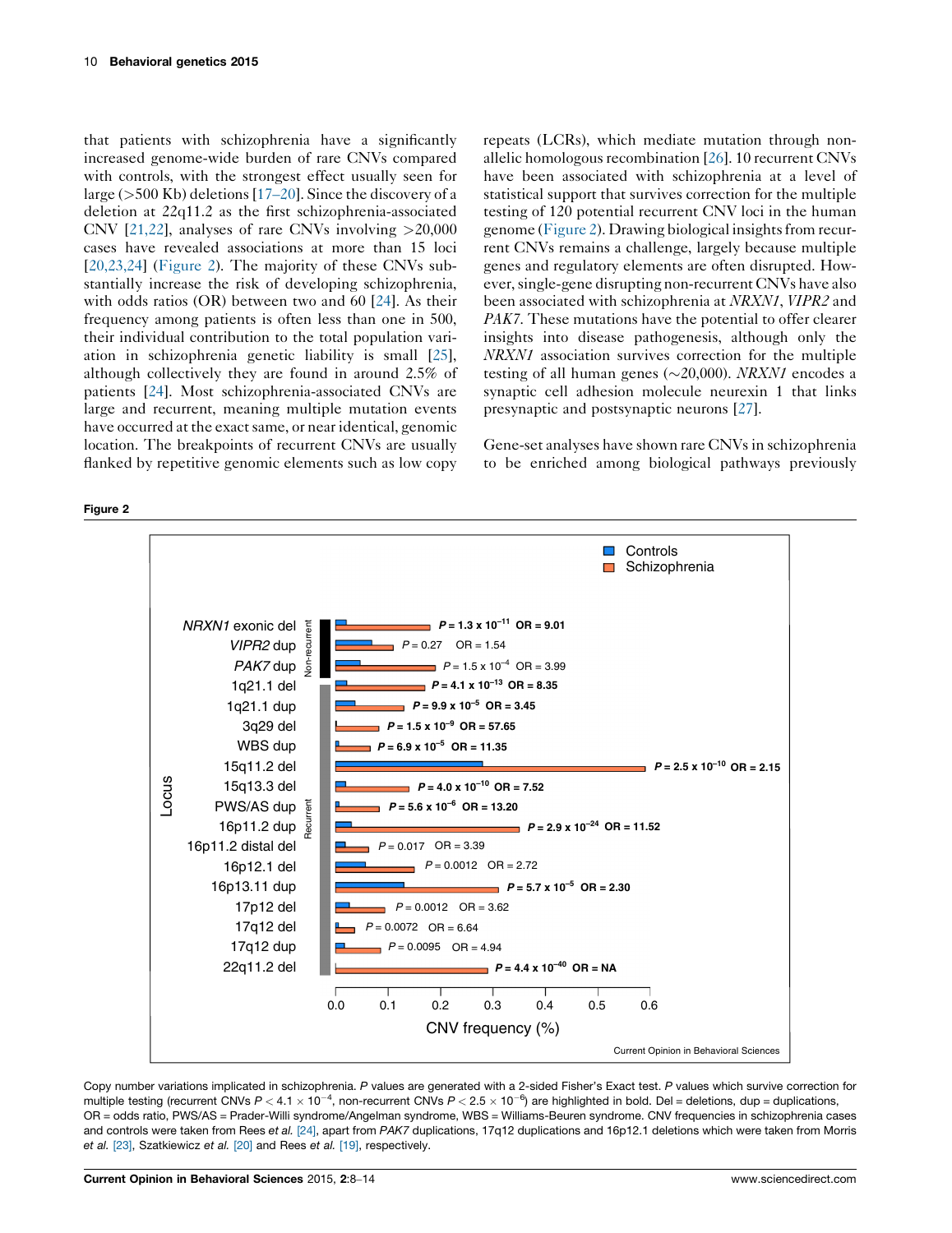implicated in schizophrenia, such as the NMDAR and metabotropic glutamate receptor 5 (mGluR5) components of the post synaptic density (PSD), calcium channel signalling (see single nucleotide polymorphisms below) and FMRP targets [[20\]](#page-5-0). Additional gene-sets recently implicated in rare CNV studies include signalling components within the immune system, chromatin remodelling complexes and targets of microRNA miR-10a [[20](#page-5-0)].

Schizophrenia-associated CNVs have been shown to increase risk for additional neuropsychiatric disorders [\[28,29\]](#page-5-0). For example, schizophrenia-associated duplications of the Williams-Beuren and Prader-Willi/Angelman syndrome regions are also implicated in ASD [[9,30](#page-4-0)], deletions of 15q11.2 and 15q13.3 in epilepsy [[31,32](#page-5-0)] and duplications of 16p13.11 in attention-deficit hyperactivity disorder (ADHD) [[33\]](#page-5-0). Up to 72 pathogenic CNVs, which include the majority of those presented in [Figure](#page-2-0) 2, are enriched in large cohorts of patients with early onset neurodevelopmental phenotypes, such as ID, ASD and congenital malformations (CM) [\[34,35\]](#page-5-0). It has been suggested that individuals carrying more than one pathogenic CNV are at greater risk of developing an earlier onset neurodevelopmental disorder (ID/ASD/CM) compared with schizophrenia [\[36](#page-5-0)]. In some instances, reciprocal CNVs (i.e. deletion and duplications at the same locus) appear to have different phenotypic effects. For example, deletions and duplications at 16p11.2 are associated with obesity and low body mass index, respectively [\[37](#page-5-0)]. In schizophrenia, duplications at 22q11.2 are significantly less common than they are in controls, whereas the deletion of this locus is one of its strongest risk factors [\[38](#page-5-0)].

The CNVs in [Figure](#page-2-0) 2 are considered to have fairly high, but incomplete, penetrance for schizophrenia and for other neurodevelopmental disorders, most having lower penetrance for schizophrenia than the other disorders [\[28](#page-5-0)<sup>\*</sup>]. However, the incomplete penetrance of these CNVs has recently been questioned in a large study which showed the level of cognitive performance in non-affected carriers of schizophrenia-associated CNVs to be in-between that observed in schizophrenia patients and population controls [\[39](#page-5-0)°].

## Rare single nucleotide variant and insertion/ deletion mutations

Over the past few years, several publications have used new sequencing technology to investigate rare inherited (as opposed to *de novo*) alleles in schizophrenia. Intriguing findings have been reported from some studies [[40,41](#page-5-0)], although their results largely remain inconclusive owing to small sample size. Only one schizophrenia study till date has employed exome sequencing in large samples  $(2536 \text{ cases and } 2543 \text{ controls})$  [[42](#page-5-0)<sup>\*\*</sup>]. No single rare allele  $(MAF < 0.1\%)$  was associated at genome-wide levels of significance, and overall, the exome-wide burden of rare variation was not increased in cases. However, a significantly increased burden of rare, disruptive alleles was observed in a set of 2546 genes selected for a higher probability of being associated with schizophrenia. This burden was distributed across a large number of genes. As in the *de novo* CNV and SNV studies, significant enrichments for rare disruptive SNVs and indels were found in proteins affiliated with ARC and NMDAR genes, and FMRP-targets, but also for voltage-gated calcium channels  $[42^{\bullet\bullet}]$  $[42^{\bullet\bullet}]$  $[42^{\bullet\bullet}]$ . This work demonstrates a contribution of ultra-rare damaging alleles spread across a large number of genes in schizophrenia, although larger samples are required for robust associations to be made to specific genes/alleles.

## Single nucleotide polymorphisms

Genome-wide association studies (GWAS) of SNPs have now identified a number of common schizophrenia risk alleles [\[43](#page-5-0)–45]. Individually, these alleles have a weak effect on schizophrenia risk, with ORs generally  $< 1.2$ , although collectively they are estimated to account for between a third and a half of the variation in schizophrenia genetic liability [[43,46,47](#page-5-0)]. Given the modest effect size of these alleles, very large samples have been required to obtain the necessary statistical power for associations to be made at genome-wide levels of significance  $(P < 5 \times 10^{-8})$ . Until recently, the number of individual alleles identified at genome-wide levels of significance was small  $(n < 30)$  [[43\]](#page-5-0), although *en masse* analysis of GWAS data had established the disorder to have a polygenic component likely to involve over a thousand common alleles [[43,46,48](#page-5-0)]. Recent successes in the identification of schizophrenia common allele associations can largely be attributed to the Schizophrenia Working Group of the Psychiatric Genomics Consortium (PGC), which was created with the aim to maximise sample size by combining GWAS data from multiple international research groups [\[49](#page-6-0)]. The latest data from the PGC identified 128 linkage disequilibrium (LD)-independent genome-wide significant associations in 108 distinct loci  $[45\text{''}]$  $[45\text{''}]$  $[45\text{''}]$ . The most significant allelic association in schizophrenia is in the extended major histocompatibility complex (MHC) on the short arm of chromosome  $6 \times 145$ . Identifying candidate genes from this association is a major challenge as the existence of strong LD across this region of about 8Mb makes it difficult to localise the association to one, or even a few, of the hundreds of genes at the locus. The MHC's involvement in immunity suggests that immune dysfunction might play a role schizophrenia, although non-immune genes are also found in thisregion [\[50](#page-6-0)].Additional genomewide significant associations are found in genes long believed to play a major role in schizophrenia, such as the dopamine receptor D2 gene, which encodes the therapeutic target of most antipsychotic drugs  $[45\degree]$  $[45\degree]$ . This suggests that biological insights gained from other novel common allele associations have the potential to identify new drug targets. Gene-set analyses have not yet shown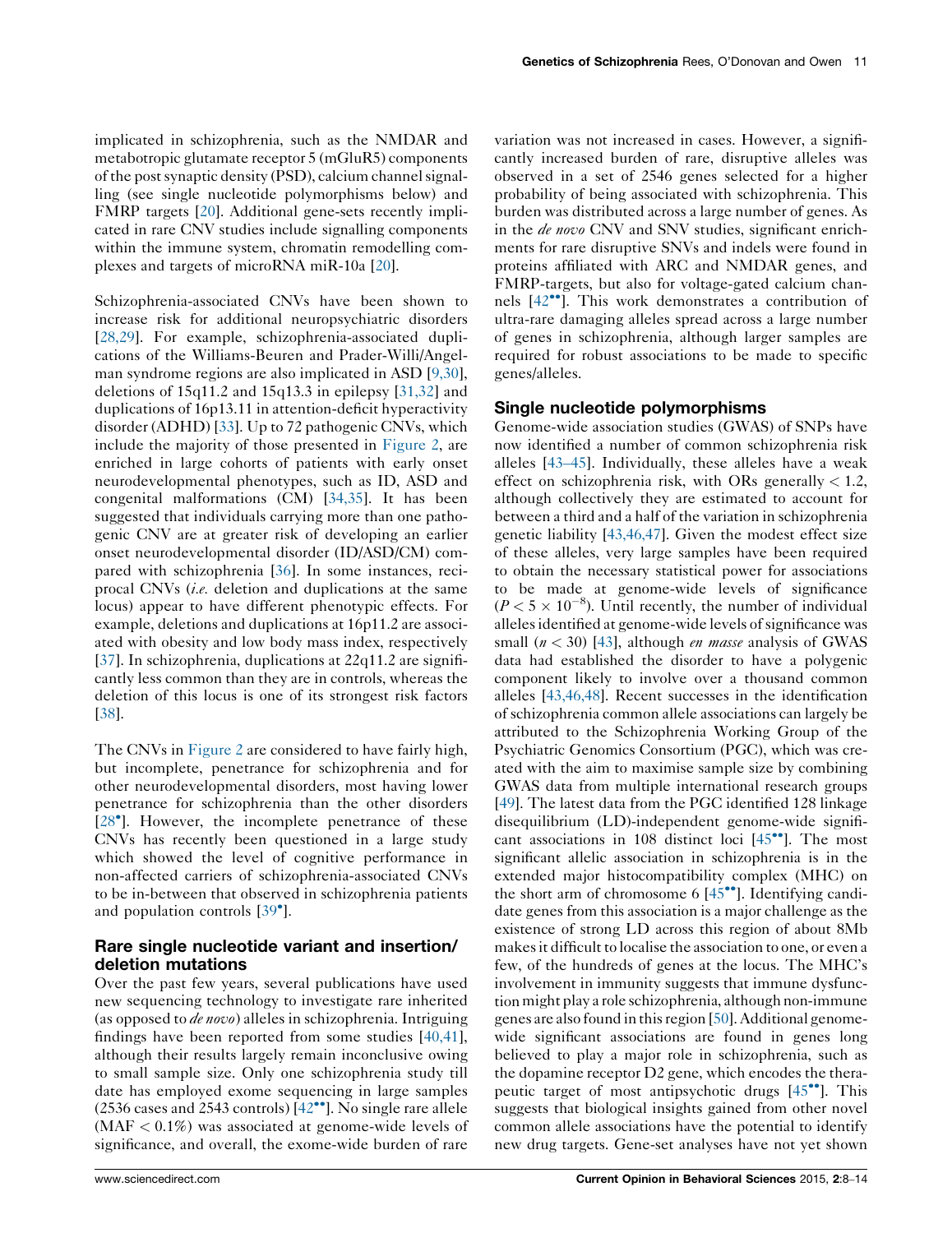<span id="page-4-0"></span>any biological pathway to be significantly enriched for the 128 schizophrenia genome-wide significant associations after correction for multiple testing, and a definitive analysis is awaited  $[45\degree]$  $[45\degree]$  $[45\degree]$ . However, the associations are enriched for enhancers expressed in brain, and also for enhancers in tissues involved with immunity  $[45\degree]$  $[45\degree]$  $[45\degree]$ .

Schizophrenia has been shown to share common risk alleles with other psychiatric disorders, such as bipolar disorder (BP), major depressive disorder (MDD), ASD and ADHD [\[51](#page-6-0)]. The most powerful demonstration of this comes from the en masse effects of SNPs which have revealed a high genetic overlap between schizophrenia and BP, a moderate overlap between schizophrenia and MDD, and a small but significant overlap between schizophrenia and ASD [\[46,48\]](#page-5-0). Combining GWAS data from schizophrenia and BD has proved fruitful in identifying common risk alleles [\[52,53\]](#page-6-0), although polygenic risk scores have also been able partly to distinguish between these disorders, suggesting that some risk alleles may confer more specific effects at the level of the psychiatric phenotype [[53\]](#page-6-0). Schizophrenia polygenic risk scores have also been shown to predict lower cognitive ability [\[54](#page-6-0)], suggesting these alleles contribute to the cognitive deficits associated with the disorder.

## **Conclusion**

It is now established that the genetic architecture of schizophrenia involves rare, common and *de novo* risk alleles distributed across a large number of genes. Despite substantial genetic heterogeneity, different classes of mutation have been shown to converge onto common biological pathways, implicating neuronal calcium signalling, components of the post synaptic density, synaptic plasticity, epigenetic regulation and the immune system in the disorder. It has also become clear that schizophrenia shares risk alleles with other neuropsychiatric disorders, with evidence of a gradient of mutational severity with intellectual disability and schizophrenia at the most extreme and moderate ends of this spectrum, respectively [[55\]](#page-6-0). It is inevitable that further increases in sample size in both GWAS and sequencing studies will identify additional risk alleles and whole-genome sequencing will allow for more complex types of genetic variation to be examined, while permitting the investigation of rare alleles in regulatory elements.

## Funding

The work at Cardiff University was funded by Medical Research Council (MRC) Centre (G0800509) and Program Grants (G0801418) and the European Community's Seventh Framework Programme (HEALTH-F2-2010- 241909 (Project EU-GEI)).

#### Conflict of interest statement

Nothing declared.

## References and recommended reading

Papers of particular interest, published within the period of review, have been highlighted as:

- of special interest
- •• of outstanding interest
- 1. Gottesman II: [Schizophrenia](http://refhub.elsevier.com/S2352-1546(14)00003-5/sbref0005) Genesis: The Origins of Madness. Henry Holt & [Company](http://refhub.elsevier.com/S2352-1546(14)00003-5/sbref0005) Inc New York; 1991[.](http://refhub.elsevier.com/S2352-1546(14)00003-5/sbref0005)
- 2. Sullivan PF, Kendler KS, Neale MC: [Schizophrenia](http://refhub.elsevier.com/S2352-1546(14)00003-5/sbref0010) as a complex trait: evidence from a [meta-analysis](http://refhub.elsevier.com/S2352-1546(14)00003-5/sbref0010) of twin studies. Arch Gen Psychiatry 2003, 60[:1187-1192.](http://refhub.elsevier.com/S2352-1546(14)00003-5/sbref0010)
- 3. Veltman JA, Brunner HG: De novo [mutations](http://refhub.elsevier.com/S2352-1546(14)00003-5/sbref0015) in human genetic disease. Nat Rev Genet 2012, 13[:565-575.](http://refhub.elsevier.com/S2352-1546(14)00003-5/sbref0015)
- 4. Kong A, Frigge ML, Masson G, [Besenbacher](http://refhub.elsevier.com/S2352-1546(14)00003-5/sbref0020) S, Sulem P, Magnusson G, [Gudjonsson](http://refhub.elsevier.com/S2352-1546(14)00003-5/sbref0020) SA, Sigurdsson A, Jonasdottir A, [Jonasdottir](http://refhub.elsevier.com/S2352-1546(14)00003-5/sbref0020) A et al.: Rate of de novo mutations and the [importance](http://refhub.elsevier.com/S2352-1546(14)00003-5/sbref0020) of father's age to disease risk. Nature 2012, 488[:471-475.](http://refhub.elsevier.com/S2352-1546(14)00003-5/sbref0020)
- 5. McGrath JJ, Petersen L, Agerbo E, Mors O, [Mortensen](http://refhub.elsevier.com/S2352-1546(14)00003-5/sbref0025) P, Pedersen C: A [comprehensive](http://refhub.elsevier.com/S2352-1546(14)00003-5/sbref0025) assessment of parental age and [psychiatric](http://refhub.elsevier.com/S2352-1546(14)00003-5/sbref0025) disorders. JAMA Psychiatry 2014, 71:301-309.
- 6. Kirov G, [Pocklington](http://refhub.elsevier.com/S2352-1546(14)00003-5/sbref0030) AJ, Holmans P, Ivanov D, Ikeda M, Ruderfer D, Moran J, Chambert K, Toncheva D, [Georgieva](http://refhub.elsevier.com/S2352-1546(14)00003-5/sbref0030) L et al.: De novo CNV analysis implicates specific [abnormalities](http://refhub.elsevier.com/S2352-1546(14)00003-5/sbref0030) of postsynaptic signalling complexes in the [pathogenesis](http://refhub.elsevier.com/S2352-1546(14)00003-5/sbref0030) of [schizophrenia](http://refhub.elsevier.com/S2352-1546(14)00003-5/sbref0030). Mol Psychiatry 2012, 17:142-153.
- 7. Malhotra D, McCarthy S, [Michaelson](http://refhub.elsevier.com/S2352-1546(14)00003-5/sbref0035) Jacob J, Vacic V, Burdick [Katherine](http://refhub.elsevier.com/S2352-1546(14)00003-5/sbref0035) E, Yoon S, Cichon S, Corvin A, Gary S, Gershon Elliot S et al.: High [frequencies](http://refhub.elsevier.com/S2352-1546(14)00003-5/sbref0035) of de novo CNVs in bipolar disorder and [schizophrenia](http://refhub.elsevier.com/S2352-1546(14)00003-5/sbref0035). Neuron 2011, 72:951-963.
- 8. Xu B, Roos JL, Levy S, van [Rensburg](http://refhub.elsevier.com/S2352-1546(14)00003-5/sbref0040) EJ, Gogos JA, Karayiorgou M: Strong [association](http://refhub.elsevier.com/S2352-1546(14)00003-5/sbref0040) of de novo copy number mutations with sporadic [schizophrenia](http://refhub.elsevier.com/S2352-1546(14)00003-5/sbref0040). Nat Genet 2008, 40[:880-885.](http://refhub.elsevier.com/S2352-1546(14)00003-5/sbref0040)
- 9. Sanders SJ, [Ercan-Sencicek](http://refhub.elsevier.com/S2352-1546(14)00003-5/sbref0045) AG, Hus V, Luo R, Murtha MT, [Moreno-De-Luca](http://refhub.elsevier.com/S2352-1546(14)00003-5/sbref0045) D, Chu SH, Moreau MP, Gupta AR, Thomson SA et al.: Multiple recurrent de novo CNVs, including [duplications](http://refhub.elsevier.com/S2352-1546(14)00003-5/sbref0045) of the 7q11.23 Williams [Syndrome](http://refhub.elsevier.com/S2352-1546(14)00003-5/sbref0045) region, are strongly [associated](http://refhub.elsevier.com/S2352-1546(14)00003-5/sbref0045) with autism. Neuron 2011, 70:863-885.
- 10. Rees E, Moskvina V, Owen MJ, [O'Donovan](http://refhub.elsevier.com/S2352-1546(14)00003-5/sbref0050) MC, Kirov G: De novo rates and selection of [schizophrenia-associated](http://refhub.elsevier.com/S2352-1546(14)00003-5/sbref0050) copy number variants. Biol Psychiatry 2011, 70[:1109-1114.](http://refhub.elsevier.com/S2352-1546(14)00003-5/sbref0050)
- 11. Fromer M, [Pocklington](http://refhub.elsevier.com/S2352-1546(14)00003-5/sbref0055) AJ, Kavanagh DH, Williams HJ, Dwyer S,  $\bullet \bullet$ Gormley P, [Georgieva](http://refhub.elsevier.com/S2352-1546(14)00003-5/sbref0055) L, Rees E, Palta P, Ruderfer DM et al.: De novo mutations in [schizophrenia](http://refhub.elsevier.com/S2352-1546(14)00003-5/sbref0055) implicate synaptic networks. Nature 2014, 506[:179-184.](http://refhub.elsevier.com/S2352-1546(14)00003-5/sbref0055)

The largest study till date investigating de novo SNVs/indels in schizophrenia. Significant enrichments were found for these mutations in synaptic gene sets, such as ARC and NMDAR complexes.

- 12. [McCarthy](http://refhub.elsevier.com/S2352-1546(14)00003-5/sbref0060) S, Gillis J, Kramer M, Lihm J, Yoon S, Berstein Y, Mistry M, Pavlidis P, Solomon R, Ghiban E: De novo [mutations](http://refhub.elsevier.com/S2352-1546(14)00003-5/sbref0060) in [schizophrenia](http://refhub.elsevier.com/S2352-1546(14)00003-5/sbref0060) implicate chromatin remodeling and support a genetic overlap with autism and [intellectual](http://refhub.elsevier.com/S2352-1546(14)00003-5/sbref0060) disability. Mol [Psychiatry](http://refhub.elsevier.com/S2352-1546(14)00003-5/sbref0060) 2014, 19:652-658.
- 13. Xu B, [Ionita-Laza](http://refhub.elsevier.com/S2352-1546(14)00003-5/sbref0065) I, Roos JL, Boone B, Woodrick S, Sun Y, Levy S, Gogos JA, [Karayiorgou](http://refhub.elsevier.com/S2352-1546(14)00003-5/sbref0065) M: De novo gene mutations highlight patterns of genetic and neural complexity in [schizophrenia](http://refhub.elsevier.com/S2352-1546(14)00003-5/sbref0065). Nat Genet 2012, 44[:1365-1369.](http://refhub.elsevier.com/S2352-1546(14)00003-5/sbref0065)
- 14. Gulsuner S, Walsh T, Watts AC, Lee MK, [Thornton](http://refhub.elsevier.com/S2352-1546(14)00003-5/sbref0070) AM, Casadei S, Rippey C, Shahin H, [Nimgaonkar](http://refhub.elsevier.com/S2352-1546(14)00003-5/sbref0070) VL, Go RCP et al.: Spatial and temporal mapping of de novo mutations in [schizophrenia](http://refhub.elsevier.com/S2352-1546(14)00003-5/sbref0070) to a fetal [prefrontal](http://refhub.elsevier.com/S2352-1546(14)00003-5/sbref0070) cortical network. Cell 2013, 154:518-529.
- 15. Takata A, Xu B, [Ionita-Laza](http://refhub.elsevier.com/S2352-1546(14)00003-5/sbref0075) I, Roos JL, Gogos Joseph A, Karayiorgou M: [Loss-of-function](http://refhub.elsevier.com/S2352-1546(14)00003-5/sbref0075) variants in schizophrenia risk and SETD1A as a candidate [susceptibility](http://refhub.elsevier.com/S2352-1546(14)00003-5/sbref0075) gene. Neuron 2014, 82[:773-780.](http://refhub.elsevier.com/S2352-1546(14)00003-5/sbref0075)
- 16. Iossifov I, Ronemus M, Levy D, Wang Z, Hakker I, [Rosenbaum](http://refhub.elsevier.com/S2352-1546(14)00003-5/sbref0080) J, [Yamrom](http://refhub.elsevier.com/S2352-1546(14)00003-5/sbref0080) B, Lee Y-h, Narzisi G, Leotta A et al.: De Novo gene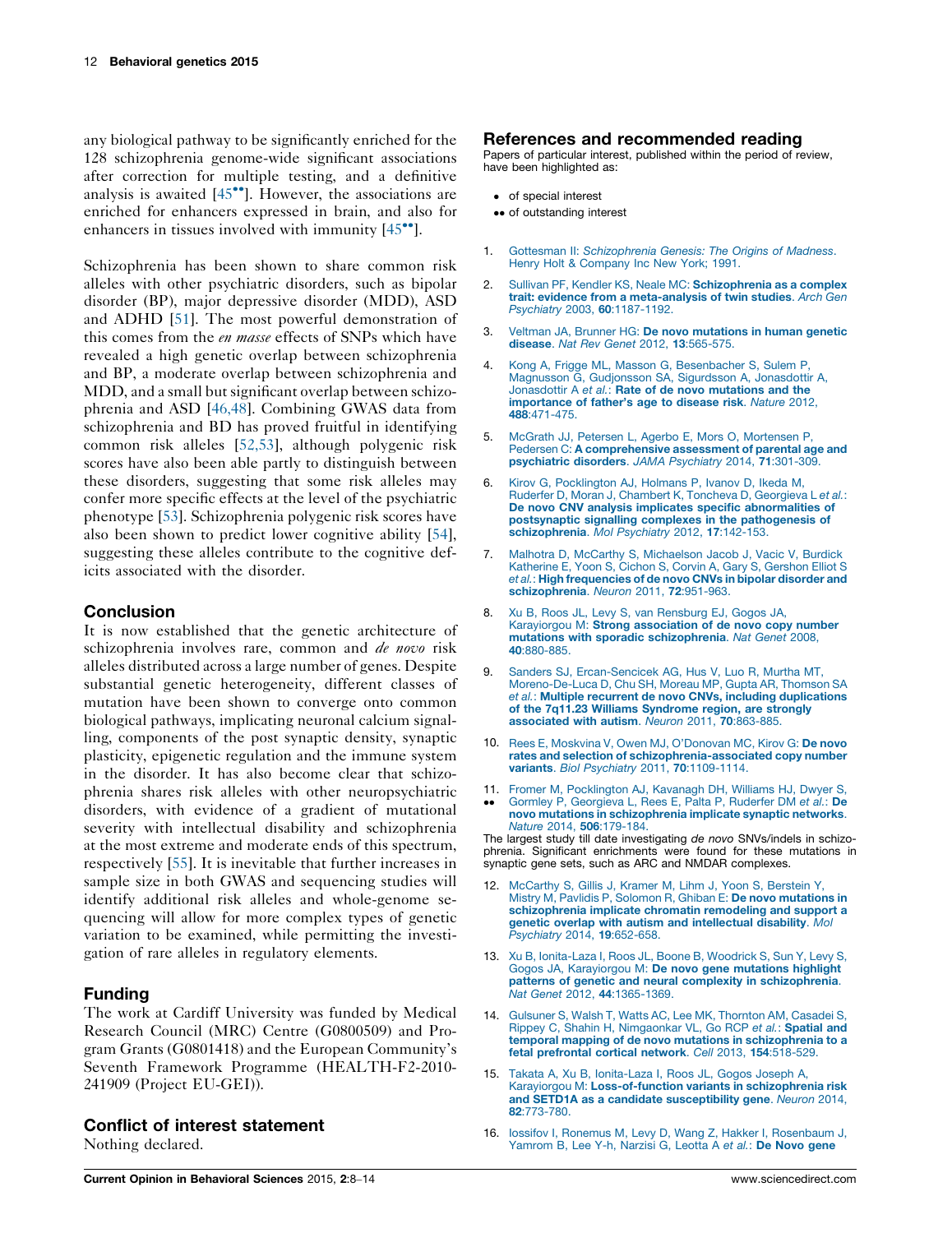<span id="page-5-0"></span>[disruptions](http://refhub.elsevier.com/S2352-1546(14)00003-5/sbref0080) in children on the autistic spectrum. Neuron 2012, **74.285-299** 

- 17. International [Schizophrenia](http://refhub.elsevier.com/S2352-1546(14)00003-5/sbref0085) Consortium (ISC): Rare [chromosomal](http://refhub.elsevier.com/S2352-1546(14)00003-5/sbref0085) deletions and duplications increase risk of [schizophrenia](http://refhub.elsevier.com/S2352-1546(14)00003-5/sbref0085). Nature 2008, 455:237-241.
- 18. Kirov G, Grozeva D, Norton N, Ivanov D, [Mantripragada](http://refhub.elsevier.com/S2352-1546(14)00003-5/sbref0090) KK, Holmans P, International [Schizophrenia](http://refhub.elsevier.com/S2352-1546(14)00003-5/sbref0090) Consortium, the Wellcome Trust Case Control [Consortium,](http://refhub.elsevier.com/S2352-1546(14)00003-5/sbref0090) Craddock N, Owen MJ, O'Donovan MC: Support for the [involvement](http://refhub.elsevier.com/S2352-1546(14)00003-5/sbref0090) of large CNVs in the pathogenesis of [schizophrenia](http://refhub.elsevier.com/S2352-1546(14)00003-5/sbref0090). Hum Mol Genet 2009, 18[:1497-1503.](http://refhub.elsevier.com/S2352-1546(14)00003-5/sbref0090)
- 19. Rees E, Walters JTR, Chambert KD, Isles AR, [Chambert](http://refhub.elsevier.com/S2352-1546(14)00003-5/sbref0095) KD, O'Dushlaine C, Szatkiewicz J, Richards AL, [Mahoney-Davies](http://refhub.elsevier.com/S2352-1546(14)00003-5/sbref0095) G,<br>Georgieva L*et al.*: **CNV analysis in a large [schizophrenia](http://refhub.elsevier.com/S2352-1546(14)00003-5/sbref0095) sample** implicates deletions at 16p12.1 and SLC1A1 and [duplications](http://refhub.elsevier.com/S2352-1546(14)00003-5/sbref0095) at 1p36.33 and CGNL1. Hum Mol Genet 2014, 23[:1669-1676.](http://refhub.elsevier.com/S2352-1546(14)00003-5/sbref0095)
- 20. Szatkiewicz JP, [O'Dushlaine](http://refhub.elsevier.com/S2352-1546(14)00003-5/sbref0100) C, Chen G, Chambert K, Moran JL, Neale BM, Fromer M, [Ruderfer](http://refhub.elsevier.com/S2352-1546(14)00003-5/sbref0100) D, Akterin S, Bergen SE et al.: Copy number variation in [schizophrenia](http://refhub.elsevier.com/S2352-1546(14)00003-5/sbref0100) in Sweden. Mol Psychiatry 2014, 19[:762-773.](http://refhub.elsevier.com/S2352-1546(14)00003-5/sbref0100)
- 21. [Karayiorgou](http://refhub.elsevier.com/S2352-1546(14)00003-5/sbref0105) M, Morris MA, Morrow B, Shprintzen RJ, Goldberg R, Borrow J, Gos A, Nestadt G, [Wolyniec](http://refhub.elsevier.com/S2352-1546(14)00003-5/sbref0105) PS, Lasseter VK: [Schizophrenia](http://refhub.elsevier.com/S2352-1546(14)00003-5/sbref0105) susceptibility associated with interstitial deletions of [chromosome](http://refhub.elsevier.com/S2352-1546(14)00003-5/sbref0105) 22q11. Proc Natl Acad Sci U S A 1995, 92[:7612-7616.](http://refhub.elsevier.com/S2352-1546(14)00003-5/sbref0105)
- 22. Murphy KC, Jones LA, Owen MJ: High rates of [schizophrenia](http://refhub.elsevier.com/S2352-1546(14)00003-5/sbref0110) in adults with [velo-cardio-facial](http://refhub.elsevier.com/S2352-1546(14)00003-5/sbref0110) syndrome. Arch Gen Psychiatry 1999, 56[:940-945.](http://refhub.elsevier.com/S2352-1546(14)00003-5/sbref0110)
- 23. Morris DW, Pearson RD, Cormican P, Kenny EM, [O'Dushlaine](http://refhub.elsevier.com/S2352-1546(14)00003-5/sbref0115) CT, Perreault L-PL, [Giannoulatou](http://refhub.elsevier.com/S2352-1546(14)00003-5/sbref0115) E, Tropea D, Maher BS, Wormley B et al.: An inherited [duplication](http://refhub.elsevier.com/S2352-1546(14)00003-5/sbref0115) at the gene p21 Protein-Activated Kinase 7 (PAK7) is a risk factor for [psychosis](http://refhub.elsevier.com/S2352-1546(14)00003-5/sbref0115). Hum Mol Genet 2014, 23[:3316-3326.](http://refhub.elsevier.com/S2352-1546(14)00003-5/sbref0115)
- 24. Rees E, Walters JTR, [Georgieva](http://refhub.elsevier.com/S2352-1546(14)00003-5/sbref0120) L, Isles AR, Chambert KD,<br>Richards AL, [Mahoney-Davies](http://refhub.elsevier.com/S2352-1546(14)00003-5/sbref0120) G, Legge SE, Moran JL,<br>McCarroll SA e*t al.*: **Analysis of copy number [variations](http://refhub.elsevier.com/S2352-1546(14)00003-5/sbref0120) at 15** [schizophrenia-associated](http://refhub.elsevier.com/S2352-1546(14)00003-5/sbref0120) loci. Br J Psychiatry 2014, 204:108-[114.](http://refhub.elsevier.com/S2352-1546(14)00003-5/sbref0120)
- 25. Robinson MR, Wray NR, Visscher PM: [Explaining](http://refhub.elsevier.com/S2352-1546(14)00003-5/sbref0125) additional genetic [variation](http://refhub.elsevier.com/S2352-1546(14)00003-5/sbref0125) in complex traits. Trends Genet 2014, 30:124- [132.](http://refhub.elsevier.com/S2352-1546(14)00003-5/sbref0125)
- 26. Lupski JR: Genomic [disorders:](http://refhub.elsevier.com/S2352-1546(14)00003-5/sbref0130) structural features of the genome can lead to DNA [rearrangements](http://refhub.elsevier.com/S2352-1546(14)00003-5/sbref0130) and human disease traits. Trends Genet 1998, 14[:417-422.](http://refhub.elsevier.com/S2352-1546(14)00003-5/sbref0130)
- 27. Südhof TC: [Neuroligins](http://refhub.elsevier.com/S2352-1546(14)00003-5/sbref0135) and neurexins link synaptic function to [cognitive](http://refhub.elsevier.com/S2352-1546(14)00003-5/sbref0135) disease. Nature 2008, 455:903-911.
- 28. Kirov G, Rees E, Walters TJ, [Escott-Price](http://refhub.elsevier.com/S2352-1546(14)00003-5/sbref0140) V, Georgieva L,
- $\bullet$ Richards AL, [Chambert](http://refhub.elsevier.com/S2352-1546(14)00003-5/sbref0140) KD, Davies G, Legge SE, Moran JL et al.: The penetrance of copy number variations for [schizophrenia](http://refhub.elsevier.com/S2352-1546(14)00003-5/sbref0140) and [developmental](http://refhub.elsevier.com/S2352-1546(14)00003-5/sbref0140) delay. Biol Psychiatry 2014, 75:378-385.

In this study, new data is combined with that from the literature to accurately estimate the frequencies of 70 pathogenic CNVs in schizophrenia, an additional neurodevelopmental disorder and controls. The penetrance of CNVs associated with schizophrenia to develop schizophrenia or an additional neurodevelopmental disorder is shown to range from moderate to high.

- 29. Malhotra D, Sebat J: CNVs: [Harbingers](http://refhub.elsevier.com/S2352-1546(14)00003-5/sbref0145) of a rare variant revolution in psychiatric genetics. Cell 2012, 148[:1223-1241.](http://refhub.elsevier.com/S2352-1546(14)00003-5/sbref0145)
- **30.** Glessner JT, Wang K, Cai G, [Korvatska](http://refhub.elsevier.com/S2352-1546(14)00003-5/sbref0150) O, Kim CE, Wood S,<br>Zhang H, Estes A, Brune CW, Bradfield JP e*t al*.: **Autism [genome](http://refhub.elsevier.com/S2352-1546(14)00003-5/sbref0150)**wide copy number variation reveals ubiquitin and [neuronal](http://refhub.elsevier.com/S2352-1546(14)00003-5/sbref0150) genes. Nature 2009, 459[:569-573.](http://refhub.elsevier.com/S2352-1546(14)00003-5/sbref0150)
- 31. de Kovel CGF, Trucks H, Helbig I, [Mefford](http://refhub.elsevier.com/S2352-1546(14)00003-5/sbref0155) HC, Baker C, Leu C, Kluck C, Muhle H, von Spiczak S, Ostertag P et *al.*: **[Recurrent](http://refhub.elsevier.com/S2352-1546(14)00003-5/sbref0155)** [microdeletions](http://refhub.elsevier.com/S2352-1546(14)00003-5/sbref0155) at 15q11.2 and 16p13.11 predispose to idiopathic [generalized](http://refhub.elsevier.com/S2352-1546(14)00003-5/sbref0155) epilepsies. *B*
- 32. Helbig I, Mefford HC, Sharp AJ, [Guipponi](http://refhub.elsevier.com/S2352-1546(14)00003-5/sbref0160) M, Fichera M, Franke A, Muhle H, de Kovel C, Baker C, von Spiczak S et al.: [15q13.3](http://refhub.elsevier.com/S2352-1546(14)00003-5/sbref0160) [microdeletions](http://refhub.elsevier.com/S2352-1546(14)00003-5/sbref0160) increase risk of idiopathic generalized epilepsy. Nat Genet 2009, 41[:160-162.](http://refhub.elsevier.com/S2352-1546(14)00003-5/sbref0160)
- 33. Williams NM, Zaharieva I, Martin A, Langley K, [Mantripragada](http://refhub.elsevier.com/S2352-1546(14)00003-5/sbref0165) K, Fossdal R, Stefansson H, Stefansson K, [Magnusson](http://refhub.elsevier.com/S2352-1546(14)00003-5/sbref0165) P, Gudmundsson OO et al.: Rare [chromosomal](http://refhub.elsevier.com/S2352-1546(14)00003-5/sbref0165) deletions and duplications in [attention-deficit](http://refhub.elsevier.com/S2352-1546(14)00003-5/sbref0165) hyperactivity disorder: a [genome-wide](http://refhub.elsevier.com/S2352-1546(14)00003-5/sbref0165) analysis. Lancet 2010, 376:1401-1408.
- 34. Girirajan S, [Rosenfeld](http://refhub.elsevier.com/S2352-1546(14)00003-5/sbref0170) JA, Coe BP, Parikh S, Friedman N, Goldstein A, Filipink RA, [McConnell](http://refhub.elsevier.com/S2352-1546(14)00003-5/sbref0170) JS, Angle B, Meschino WS et al.: Phenotypic [heterogeneity](http://refhub.elsevier.com/S2352-1546(14)00003-5/sbref0170) of genomic disorders and rare [copy-number](http://refhub.elsevier.com/S2352-1546(14)00003-5/sbref0170) variants. N Engl J Med 2012, 367:1321-1331.
- 35. [Kaminsky](http://refhub.elsevier.com/S2352-1546(14)00003-5/sbref0175) EB, Kaul V, Paschall J, Church DM, Bunke B, Kunig D, Moreno-De-Luca D, [Moreno-De-Luca](http://refhub.elsevier.com/S2352-1546(14)00003-5/sbref0175) A, Mulle JG, Warren ST et al.: An [evidence-based](http://refhub.elsevier.com/S2352-1546(14)00003-5/sbref0175) approach to establish the functional and clinical [significance](http://refhub.elsevier.com/S2352-1546(14)00003-5/sbref0175) of copy number variants in intellectual and [developmental](http://refhub.elsevier.com/S2352-1546(14)00003-5/sbref0175) disabilities. Genet Med 2011, 13[:777-784.](http://refhub.elsevier.com/S2352-1546(14)00003-5/sbref0175)
- 36. Girirajan S, Eichler EE: [Phenotypic](http://refhub.elsevier.com/S2352-1546(14)00003-5/sbref0180) variability and genetic [susceptibility](http://refhub.elsevier.com/S2352-1546(14)00003-5/sbref0180) to genomic disorders. Hum Mol Genet 2010, 19[:R176-R187.](http://refhub.elsevier.com/S2352-1546(14)00003-5/sbref0180)
- 37. [Jacquemont](http://refhub.elsevier.com/S2352-1546(14)00003-5/sbref0185) S, Reymond A, Zufferey F, Harewood L, Walters RG, Kutalik Z, Martinet D, Shen Y, Valsesia A, [Beckmann](http://refhub.elsevier.com/S2352-1546(14)00003-5/sbref0185) ND et al.: Mirror extreme BMI [phenotypes](http://refhub.elsevier.com/S2352-1546(14)00003-5/sbref0185) associated with gene dosage at the [chromosome](http://refhub.elsevier.com/S2352-1546(14)00003-5/sbref0185) 16p11.2 locus. Nature 2011, 478:97-102.
- 38. Rees E, Kirov G, Sanders A, Walters JTR, [Chambert](http://refhub.elsevier.com/S2352-1546(14)00003-5/sbref0190) KD, Shi J, Szatkiewicz J, [O'Dushlaine](http://refhub.elsevier.com/S2352-1546(14)00003-5/sbref0190) C, Richards AL, Green EK *et al.*:<br>**Evidence that [duplications](http://refhub.elsevier.com/S2352-1546(14)00003-5/sbref0190) of 22q11.2 protect against** [schizophrenia](http://refhub.elsevier.com/S2352-1546(14)00003-5/sbref0190). Mol Psychiatry 2014, 19:37-40.
- 39. Stefansson H, [Meyer-Lindenberg](http://refhub.elsevier.com/S2352-1546(14)00003-5/sbref0195) A, Steinberg S, Magnusdottir B,
- $\bullet$ Morgen K, [Arnarsdottir](http://refhub.elsevier.com/S2352-1546(14)00003-5/sbref0195) S, Bjornsdottir G, Walters GB, Jonsdottir GA, Doyle OM: CNVs [conferring](http://refhub.elsevier.com/S2352-1546(14)00003-5/sbref0195) risk of autism or [schizophrenia](http://refhub.elsevier.com/S2352-1546(14)00003-5/sbref0195) affect cognition in controls. Nature 2014, 505[:361-366.](http://refhub.elsevier.com/S2352-1546(14)00003-5/sbref0195)

This study compared cognitive function in control subjects carrying schizophrenia and autism associated CNVs with schizophrenia patients and population controls. The non-affected carriers of these CNVs had a level of cognitive ability in-between that observed in the schizophrenia patients and population controls.

- 40. [Crowley](http://refhub.elsevier.com/S2352-1546(14)00003-5/sbref0200) JJ, Hilliard CE, Kim Y, Morgan MB, Lewis LR, Muzny DM, Hawes AC, Sabo A, Wheeler DA, [Lieberman](http://refhub.elsevier.com/S2352-1546(14)00003-5/sbref0200) JA et al.: Deep resequencing and association analysis of [schizophrenia](http://refhub.elsevier.com/S2352-1546(14)00003-5/sbref0200) [candidate](http://refhub.elsevier.com/S2352-1546(14)00003-5/sbref0200) genes. Mol Psychiatry 2013, 18:138-140.
- 41. Need Anna C, McEvoy Joseph P, [Gennarelli](http://refhub.elsevier.com/S2352-1546(14)00003-5/sbref0205) M, Heinzen Erin L, Ge D, Maia Jessica M, Shianna Kevin V, He M, Cirulli [Elizabeth](http://refhub.elsevier.com/S2352-1546(14)00003-5/sbref0205) T, Gumbs Curtis E et al.: Exame [sequencing](http://refhub.elsevier.com/S2352-1546(14)00003-5/sbref0205) followed by large-scale genotyping suggests a limite risk factors of strong effect in [schizophrenia](http://refhub.elsevier.com/S2352-1546(14)00003-5/sbref0205). Am J Hum Genet 2012, 91[:303-312.](http://refhub.elsevier.com/S2352-1546(14)00003-5/sbref0205)
- 42. Purcell SM, Moran JL, Fromer M, [Ruderfer](http://refhub.elsevier.com/S2352-1546(14)00003-5/sbref0210) D, Solovieff N,
- $\bullet \bullet$ Roussos P, [O'Dushlaine](http://refhub.elsevier.com/S2352-1546(14)00003-5/sbref0210) C, Chambert K, Bergen SE, Kähler A et al.: A polygenic burden of rare disruptive [mutations](http://refhub.elsevier.com/S2352-1546(14)00003-5/sbref0210) in [schizophrenia](http://refhub.elsevier.com/S2352-1546(14)00003-5/sbref0210). Nature 2014, 506:185-190.

The largest study till date investigating rare alleles in schizophrenia using exome sequencing. This work demonstrated an enrichment for rare (MAF < 0.1%) damaging alleles in several gene-sets previously implicated in schizophrenia.

- 43. Ripke S, [O'Dushlaine](http://refhub.elsevier.com/S2352-1546(14)00003-5/sbref0215) C, Chambert K, Moran JL, Kahler AK,<br>Akterin S, Bergen SE, Collins AL, [Crowley](http://refhub.elsevier.com/S2352-1546(14)00003-5/sbref0215) JJ, Fromer M et al.: [Genome-wide](http://refhub.elsevier.com/S2352-1546(14)00003-5/sbref0215) association analysis identifies 13 new risk loci for [schizophrenia](http://refhub.elsevier.com/S2352-1546(14)00003-5/sbref0215). Nat Genet 2013, 45:1150-1159.
- 44. Schizophrenia Psychiatric [Genome-Wide](http://refhub.elsevier.com/S2352-1546(14)00003-5/sbref0220) Association Study (GWAS) Consortium: [Genome-wide](http://refhub.elsevier.com/S2352-1546(14)00003-5/sbref0220) association study identifies five new [schizophrenia](http://refhub.elsevier.com/S2352-1546(14)00003-5/sbref0220) loci. Nat Genet 2011, 43:969-976.
- 45. [Schizophrenia](http://refhub.elsevier.com/S2352-1546(14)00003-5/sbref0225) Working Group of the Psychiatric Genomics  $\bullet\bullet$ Consortium: Biological insights from 108 [schizophrenia-](http://refhub.elsevier.com/S2352-1546(14)00003-5/sbref0225)

[associated](http://refhub.elsevier.com/S2352-1546(14)00003-5/sbref0225) genetic loci. Nature 2014, 511:421-427. In the largest schizophrenia GWAS study till date, 36,989 cases and 113,075 controls are analysed for common risk alleles. 128 linkagedisequilibrium-independent associations are reported in 108 distinct loci, of which 83 are novel.

46. International [Schizophrenia](http://refhub.elsevier.com/S2352-1546(14)00003-5/sbref0230) Consortium, Purcell SM, Wray NR, Stone JL, Visscher PM, [O'Donovan](http://refhub.elsevier.com/S2352-1546(14)00003-5/sbref0230) MC, Sullivan PF, Sklar P: Common polygenic variation [contributes](http://refhub.elsevier.com/S2352-1546(14)00003-5/sbref0230) to risk of [schizophrenia](http://refhub.elsevier.com/S2352-1546(14)00003-5/sbref0230) and bipolar disorder. Nature 2009, 460:748-752.